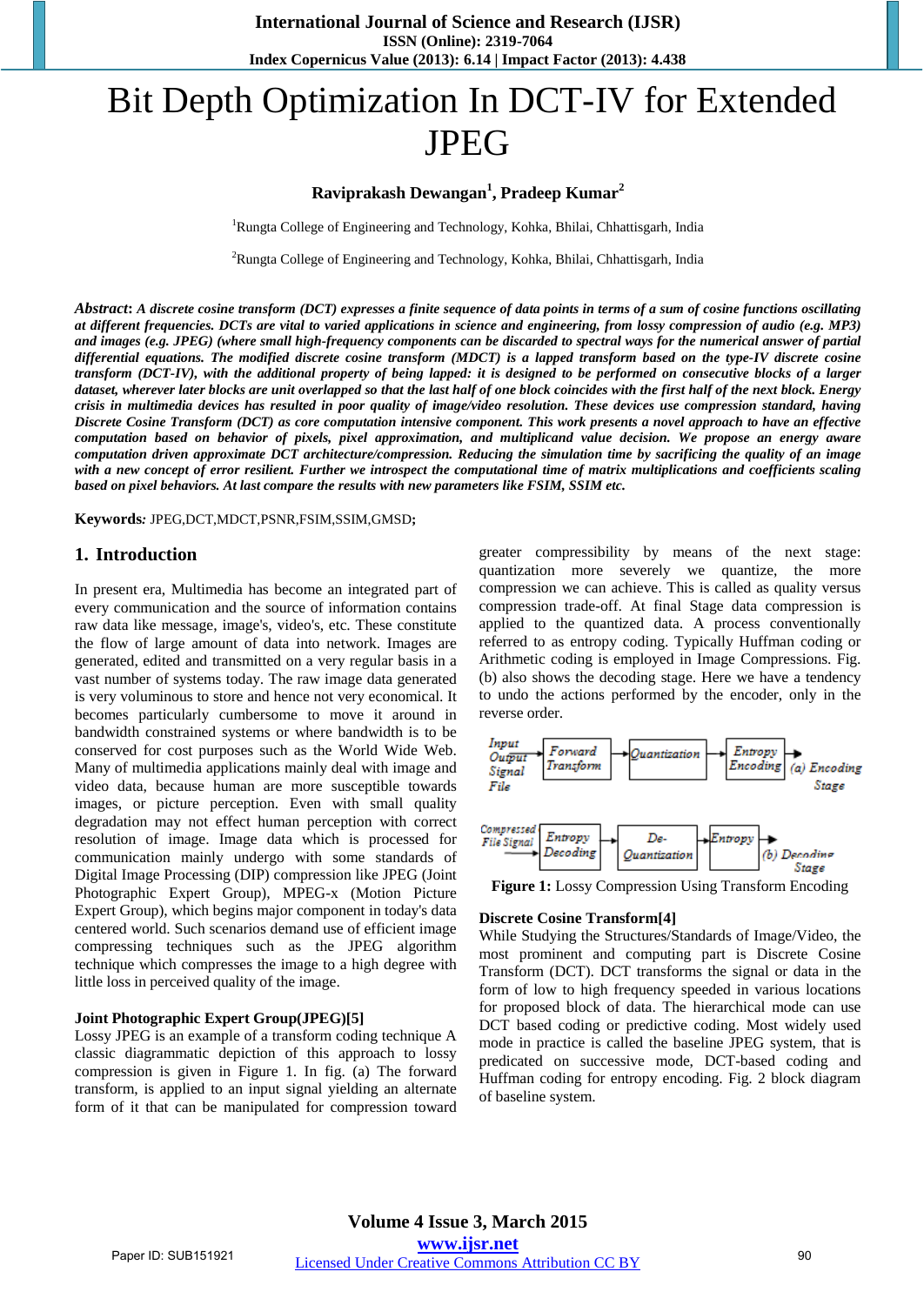

**Figure 2:** Block diagram of baseline system

Because of its lossy compression which hardly to detect with human eye, this has open a new area of research for multimedia operation with constraints as imprecise computation or approximate computation. Approximation can be used in the application where human sense is required, because human eye is unable to recognize correct image or approximate image with accuracy greater than 95%. By using approximation we can improve the computation time means delay, area required to implement that circuit, hardware cost etc.

In case of JPEG, the forward transform used in the 2D discrete cosine transform. For 8\*8 sub-block of image the 2- D DCT is given by

$$
F(k, l)
$$
\n
$$
= \frac{C(k)}{2} \sum_{i=1}^{8} \sum_{j=1}^{8} A(i,j) \cos \left[ \frac{(2i-1)(k-1)\pi}{16} \right] \cos \left[ \frac{(2j-1)(k-1)\pi}{16} \right]
$$
\nfor  $k = 1, 2, ..., 8$ ,  $l = 1, 2, ..., 8$ \nwhere  $C(n) = \begin{cases} \frac{1}{\sqrt{2}}, n = 1 \\ 1 \text{ otherwise.} \end{cases}$ 

Each block A of 64 numbers in the spatial domain is associated with a unique block F, consisting of 64 numbers in the frequency domain. Therefore the numbers  $F(k; 1)$  are called frequency components of A*.*The first coefficient F(1; 1) is called the DC coefficient, since it corresponds to the basis function of frequency 0, while the others are called AC coefficients.

The inverse transform is defined as

$$
A(i,j) = \sum_{k=1}^{8} \frac{C(k)}{2} \sum_{l=1}^{8} \frac{C(l)}{2} F(k,l) \cos \left[ \frac{(2i-1)(k-1)\pi}{16} \right] \cos \left[ \frac{(2i-1)(k-1)\pi}{16} \right]
$$
  
for i = 1,2,...,8, j=1,2,...,8

#### **Modified Discrete Cosine Transform(MDCT)**

To deal with the problem of discontinuities we investigate the use of the windowed MDCT as an alternative to the DCT. The modified discrete cosine transform (MDCT) is a lapped transform based on the type-IV discrete cosine transform (DCT-IV), with the additional property of being lapped. It is designed to be performed on consecutive blocks of a larger dataset, where subsequent blocks are overlapped so that the last half of one block coincides with the first half of the next block. Standard DCT would map N samples of data to N new values, the MDCT maps an N-sample block, say x, to a block consisting of N/ 2 new values, say X.

For input block x=[x1, x2, x3....x<sub>n</sub>] its MDCT X is defined as  
\n
$$
X(j) = \sum_{i=1}^{N} x(i) \cos \left( \frac{2\pi}{N} \left( i + \frac{N}{4} - \frac{1}{2} \right) \left( j - \frac{1}{2} \right) \right)
$$
\nfor j=1,2,......N/2.

The inverse" transform (IMDCT) is defined as.

$$
\hat{x}(i) = \frac{2}{N} \sum_{j=1}^{N/2} X(j) \cos \left( \frac{2\pi}{N} \left( i + \frac{N}{4} - \frac{1}{2} \right) \left( j - \frac{1}{2} \right) \right)
$$

 *for i=1,2,……N.*

#### **2. Literature Review**

The initial focus of research efforts in this field was on the development of analog methods for reducing video transmission bandwidth, a process called bandwidth compression. The advent of the digital computer and subsequent development of advanced integrated circuits, however, caused interest to shift from analog to digital compression approaches. As the technology changing the use of compression is more and demanding still the efficient process of reducing the size. DCT is the core computational block in image compression , where DCT is used to transform the data into frequency domain many researchers have provided different approach to reduce simulation time or memory efficiency or both at both software and hardware level.

Kankan et al: [3] proposed a multilevel DCT based Zero tree coding for JPEG 2000. The main ideology in this paper is replacing DWT with DCT and their coefficients are subsample in bands according to their frequency level group. But in an image there are three levels of color data with different spatial resolutions, where Multi level DCT performance is effective only on low band data frequencies because the higher level DCT is performed on only low sub bands.

Dong, Xiuyuan, et al [2]mainly focused on hardware accelerator of JPEG targeting in reducing the hardware complexity and increasing the throughput. In this DCT is calculated on First order moments which is of high structural regularity. Reznik, Yuriy A [6] provided a case study between DCT types and DST and their application in compression units. The DCT-II is used at the core of standards for image and video compression, such as JPEG, ITU-T H.26x-series, and MPEG 1-4 standards. The DCT-IV is used in audio/video coding algorithms, such as ITU-T Rec. G.722.1, MPEG-4 AAC, JPEG EX, and others. Such transforms are very well

**Volume 4 Issue 3, March 2015 www.ijsr.net**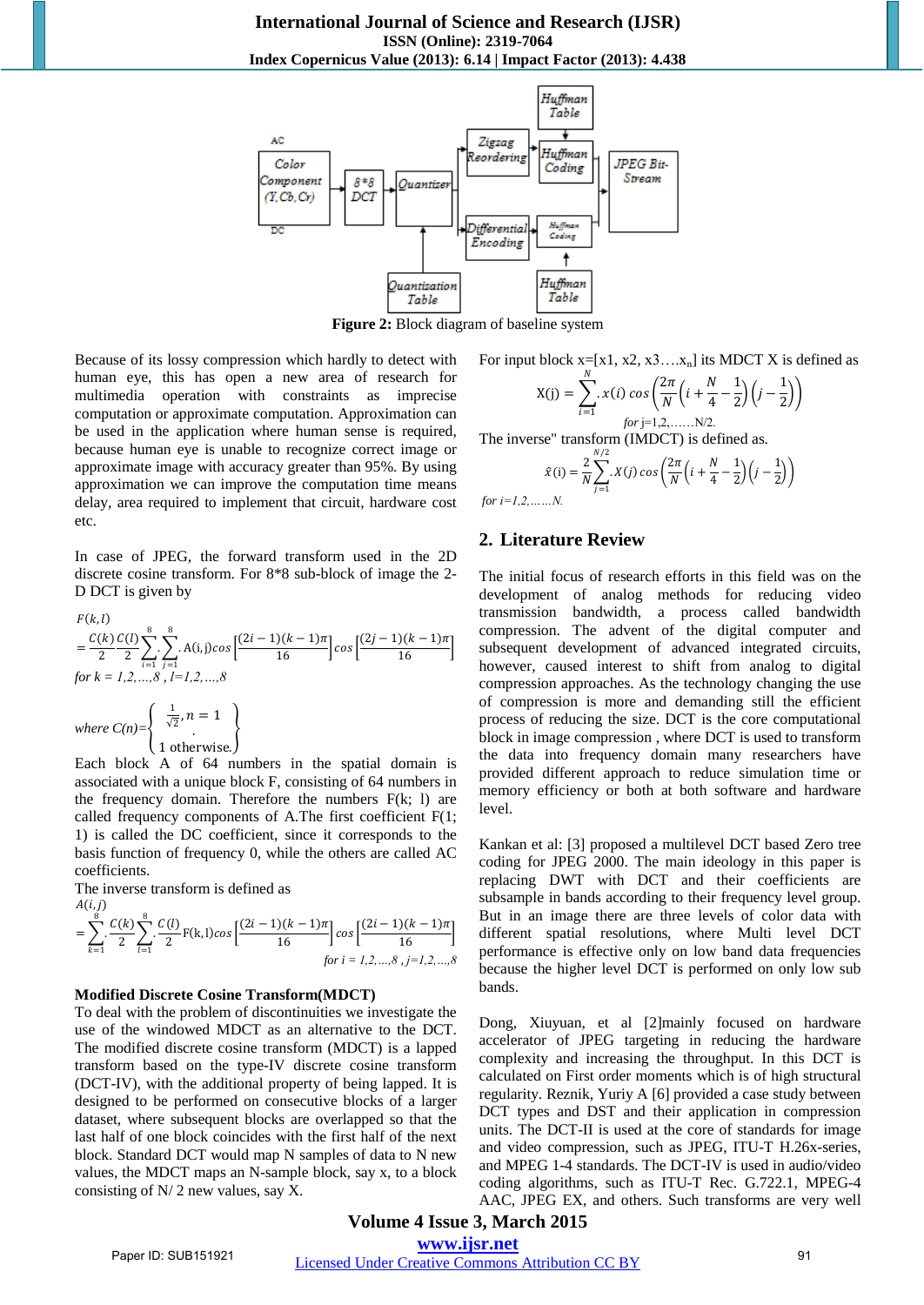### **International Journal of Science and Research (IJSR) ISSN (Online): 2319-7064 Index Copernicus Value (2013): 6.14 | Impact Factor (2013): 4.438**

studied, and a number of efficient techniques exist for their computation. Pennebaker et al focus on one of the main obstacles in performing accurate DCT computations is the implementation of the irrational coefficient multiplications needed to calculate the transform. Traditional DCT implementations adopt a compromise solution to this problem, employing truncation or rounding off to approximate these quantities. As a consequence, computational errors are systematically introduced into the computation, leading to the degradation of the signal-to-noise ratio (SNR).To partially address this issue, algebraic integer (AI) encoding has been employed. The main idea in this approach is to map required irrational numbers into an array of integers, which can be arithmetically manipulated in an error free manner. At the end of the computation, AI based algorithms require a final reconstruction step (FRS) in order to map the resulting encoded integer arrays back into the usual fixed-point representation. FRS can be implemented by means of individualized circuits, at, in principle, any given precision. Cintra et al [8] mainly focus on reducing the complexity of DCT computations. An orthogonal approximation is followed in this method where zeros and ones are presented in place of multiplication and add shift bits.

From all the above we see the research is focused either on the complexity of DCT or coefficients modulation of DCT. But the simulation time taken by DCT is still not efficient one and suffering from critical sampling. The matrix data (pixel data) can be approximated on less human vision focus areas in an image which lead to reduce the simulation time. So image can be still validate. Work is completely at the algorithm level where focusing on the reducing the complexity and reducing the number of operations.

At the algorithm level where focusing on the reducing the complexity and reducing the number of operations. DCT at hardware level has been also employed. Low Power DCT structure are very popular nowadays, & can be realize with MAC (Multiply Accumulate) unit and computation sharing multiplication CSHM[10] which reduces the computation susceptible to small or no quality degradation. This seems to have an energy aware design in nano-meter regime and raise the structure as Process- variation aware because parametric variation below 90nm raise the question of redesigning of the structure of DCT, with more/less significantly contributing coefficients, with data path redesigning. The design discussed reduces the pre-computers & Select/Shift and Add units and obtain the skew in different path-length. This guarantees the DCT architecture to be one of the fruitful under the process variation effect and can provide the best result in every circumstance. Voltage Over Scaling is required for error resiliency subjected to process variation analysis. This raises the problem of over computation as VOS[11], for delay of some less significant part. Dynamic reconfigurable DCT provides the examination of input bit stream and then reconfigure the DCT to have optimal computation in result will have area over head which becomes the problem of this approach. The arithmetic involve is distributed arithmetic[16] which becomes very popular nowadays requires ROM based coefficient storage, while cordic based DCT are also available which produces coefficient accordingly. In context to approximation component development taking into account as various type of adder (as adder is prime component of DIP), like ETA (Error Tolerance Adder), Variable Latency Speed Adder.

The 1D-DCT transforms Image in one dimension. This can be extends to 2D-DCT in similar fashion and the analysis is carried out provides that, component are arranged in increasing order of frequency. To archive for error resiliency/tolerant, Speed, Power, Area and Accuracy will be a challenging part to achieve, many a time trade-off scenario is observed.

#### **Parameters to Evaluate the Image**

- 1) PSNR(Peak Signal to Noise Ratio)[17]
- 2) SSIM ( Structural Similarity Based Image Quality Assessment)[14]
- 3) FSIM (Feature Similarity Index For Image Quality Assessment)[13]
- 4) GMSD(Gradient Magnitude Similarity Deviation)[11]
- 5) RFSIM (Riesz-transform based Feature Similarity metric)[12]

## **3. Research Gap**

Error Resilient feature of Image Compression is not fully utilized in terms of

- Optimized hardware
- Power requirement
- Coefficient aware design
- Optimization in JPEG architecture

## **4. Conclusion**

Present era has witnessed tremendous improvement in multimedia applications with growing data traffic in network, which results in improper energy utilization on portable devices. These data are compressed without compromise of quality and certainly up to 10% degradation in quality is tolerable/acceptable as per human perception. This wellknown feature is utilized in Digital Image Processing (DIP) applications like JPEG, MPEGx, etc. The study of image/video encoder provides detail of prominent compressor unit i.e., Discrete Cosine Transform (DCT) block; which transforms the signal or data from spatial domain to frequency domain and arranges it from low to high frequency. As an outcome of literature review, we came to know based on pixel behavior that fewer coefficients are required to process from input end in comparison to conventional multiplier based DCT.

### **References**

- [1] Yuebing Jiang; Pattichis, M., "A dynamically reconfigurable DCT architecture for maximum image quality subject to dynamic power and bitrate constraints," Image Analysis and Interpretation (SSIAI), 2012 IEEE Southwest Symposium on , vol., no., pp.189,192, 22-24 April 2012
- [2] Dong, Xiuyuan, et al. "A Novel FPGA Approach to DCT Based on the First-Order Moments. Instrumentation, Measurement, Computer,